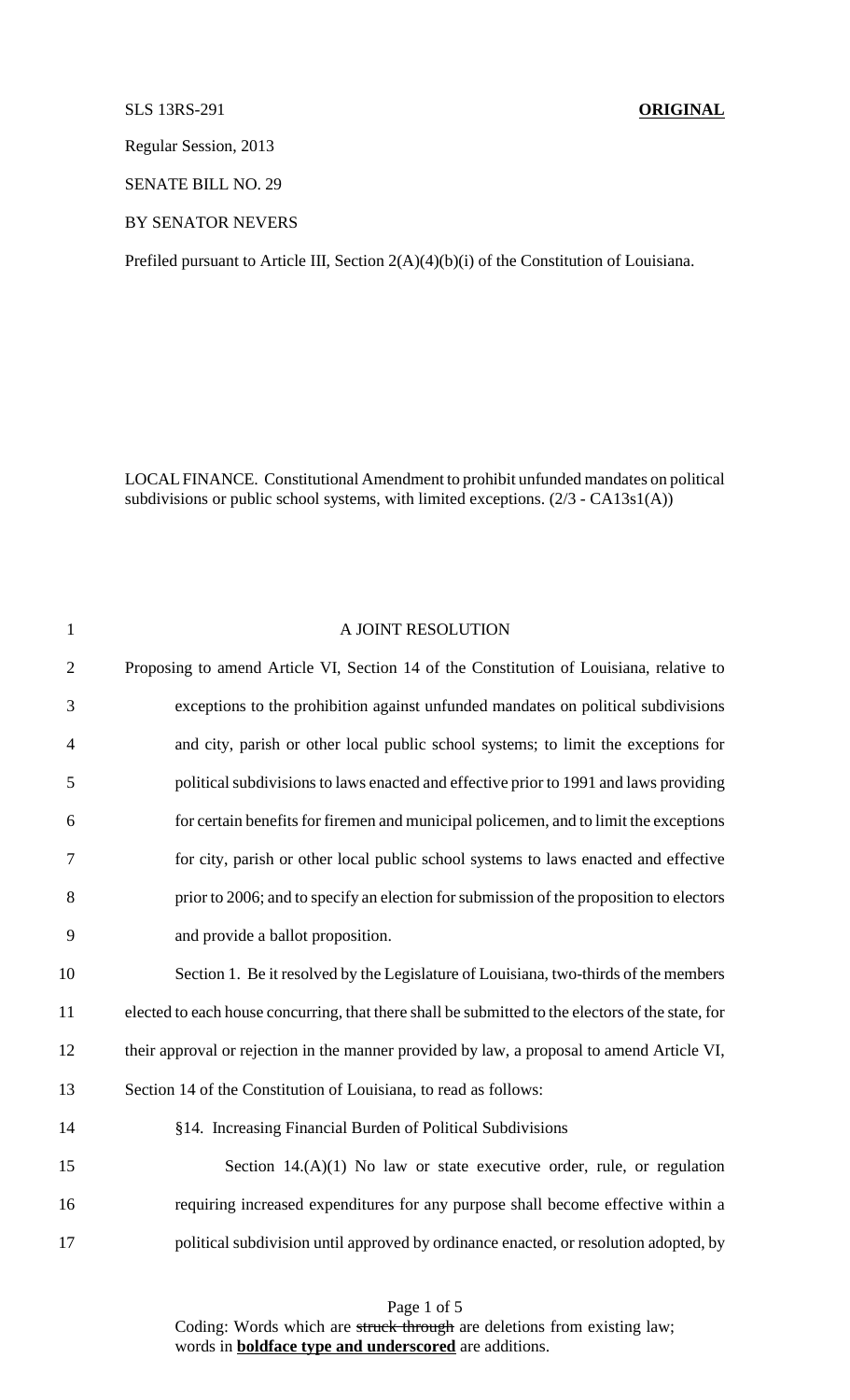| 1              | the governing authority of the affected political subdivision or until, and only as long     |
|----------------|----------------------------------------------------------------------------------------------|
| $\overline{2}$ | as, the legislature appropriates funds for the purpose to the affected political             |
| 3              | subdivision and only to the extent and amount that such funds are provided, or until         |
| 4              | a law provides for a local source of revenue within the political subdivision for the        |
| 5              | purpose and the affected political subdivision is authorized by ordinance or                 |
| 6              | resolution to levy and collect such revenue and only to the extent and amount of such        |
| 7              | revenue. This Paragraph shall not apply to a school board city, parish or other local        |
| 8              | public school system.                                                                        |
| 9              | (2) This Paragraph shall not apply to:                                                       |
| 10             | (a) A law requested by the governing authority of the affected political                     |
| 11             | subdivision.                                                                                 |
| 12             | (b) A law defining a new crime or amending an existing crime.                                |
| 13             | $\overline{(e)}$ (a) A law enacted and effective prior to the adoption of the amendment      |
| 14             | of this Section by the electors of the state in 1991.                                        |
| 15             | (d) A law enacted, or state executive order, rule, or regulation promulgated,                |
| 16             | to comply with a federal mandate.                                                            |
| 17             | $\overline{(e)}$ (b) A law providing for civil service, minimum wages, hours, working        |
| 18             | conditions, and pension and retirement benefits, or vacation or sick leave benefits for      |
| 19             | firemen and municipal policemen.                                                             |
| 20             | (f) Any instrument adopted or enacted by two-thirds of the elected members                   |
| 21             | of each house of the legislature and any rule or regulation adopted to implement such        |
| 22             | instrument or adopted pursuant thereto.                                                      |
| 23             | $(g)$ A law having insignificant fiscal impact on the affected political                     |
| 24             | subdivision.                                                                                 |
| 25             | $(B)(1)$ No law requiring increased expenditures within a city, parish, or other             |
| 26             | local public school system for any purpose shall become effective within such school         |
| 27             | system <b>until, and</b> only as long as, the legislature appropriates funds for the purpose |
| 28             | to the affected school system and only to the extent and amount that such funds are          |
| 29             | provided, or until a law provides for a local source of revenue within the school            |

Page 2 of 5 Coding: Words which are struck through are deletions from existing law; words in **boldface type and underscored** are additions.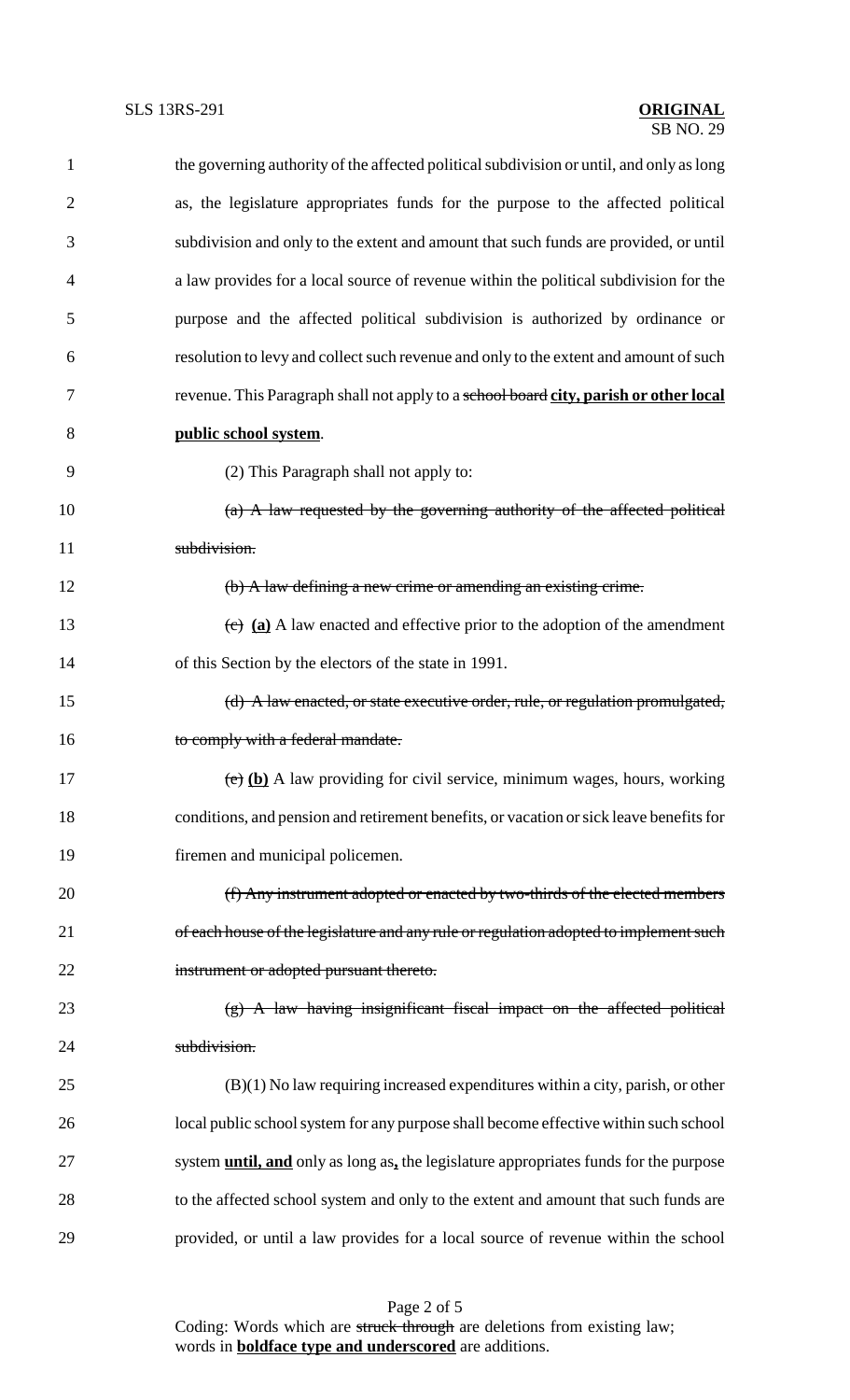| $\mathbf{1}$   | system for the purpose and the affected school board is authorized by ordinance or            |
|----------------|-----------------------------------------------------------------------------------------------|
| $\overline{2}$ | resolution to levy and collect such revenue and only to the extent and amount of such         |
| 3              | revenue. This Paragraph shall not apply to any political subdivision to which                 |
| 4              | Paragraph (A) of this Section applies.                                                        |
| 5              | (2) This Paragraph shall not apply to:                                                        |
| 6              | $(a)$ A law requested by the school board of the affected school system.                      |
| 7              | (b) A law defining a new crime or amending an existing crime.                                 |
| 8              | $\overline{(e)}$ A a law enacted and effective prior to the adoption of the amendment of      |
| 9              | this Section by the electors of the state in 2006.                                            |
| 10             | (d) A law enacted to comply with a federal mandate.                                           |
| 11             | (e) Any instrument adopted or enacted by two-thirds of the elected members                    |
| 12             | of each house of the legislature.                                                             |
| 13             | (f) A law having insignificant fiscal impact on the affected school system.                   |
| 14             | $(g)$ The formula for the Minimum Foundation Program of education as                          |
| 15             | required by Article VIII, Section 13(B) of this constitution, nor to any instrument           |
| 16             | adopted or enacted by the legislature approving such formula.                                 |
| 17             | (h) Any law relative to the implementation of the state school and district                   |
| 18             | accountability system.                                                                        |
| 19             | Section 2. Be it further resolved that this proposed amendment shall be submitted             |
| 20             | to the electors of the state of Louisiana at the statewide election to be held on November 4, |
| 21             | 2014.                                                                                         |
| 22             | Section 3. Be it further resolved that on the official ballot to be used at said election     |
| 23             | there shall be printed a proposition, upon which the electors of the state shall be permitted |
| 24             | to vote YES or NO, to amend the Constitution of Louisiana, which proposition shall read as    |
| 25             | follows:                                                                                      |
| 26             | Do you support an amendment that would prohibit unfunded mandates on                          |
| 27             | political subdivisions except for laws enacted and effective prior to 1991 and                |
| 28             | laws providing for civil service, minimum wages, hours, working conditions,                   |

Page 3 of 5

Coding: Words which are struck through are deletions from existing law; words in **boldface type and underscored** are additions.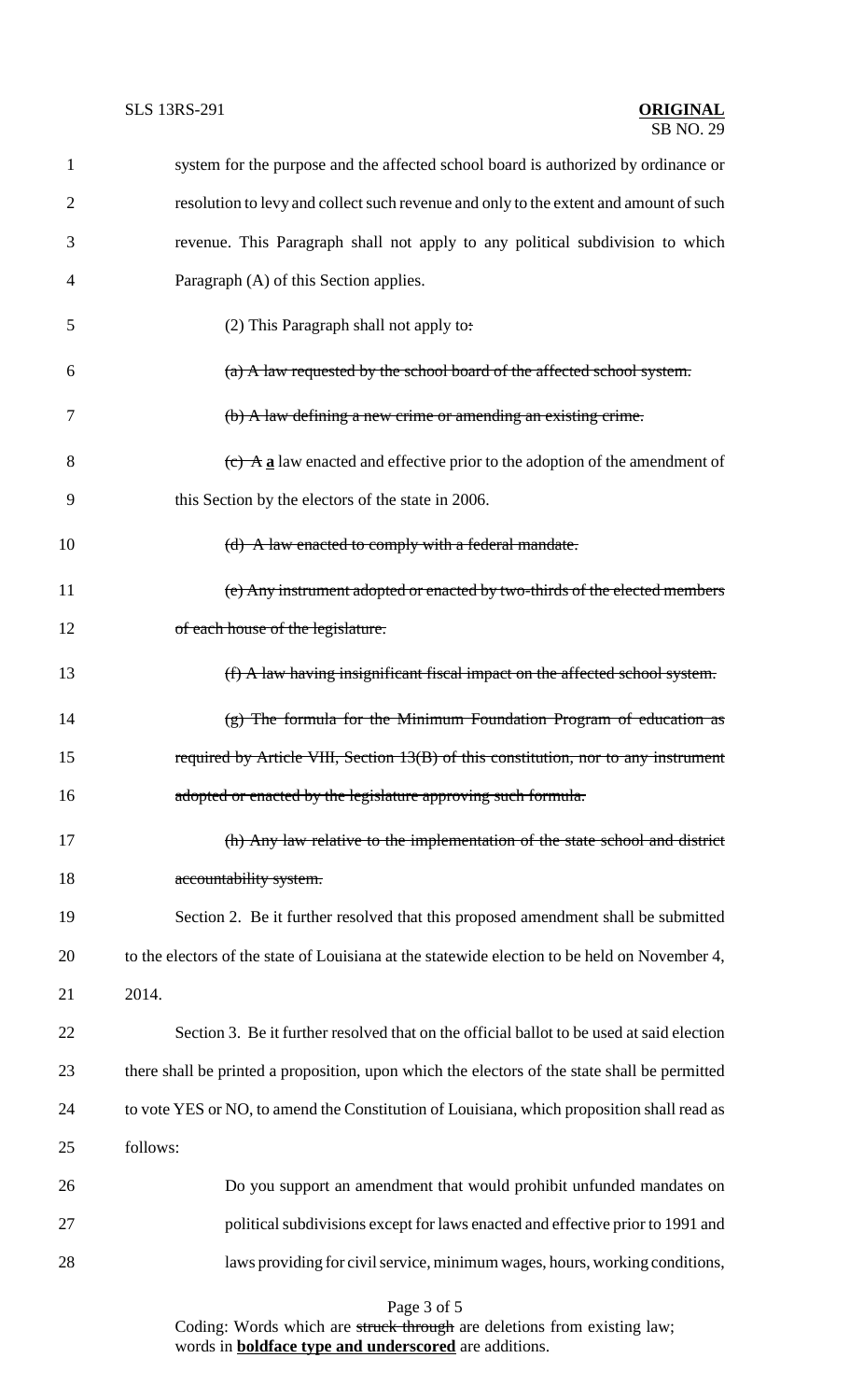|                | and pension and retirement benefits, or vacation or sick leave benefits for    |
|----------------|--------------------------------------------------------------------------------|
| $\overline{2}$ | firemen and municipal policemen and that would prohibit unfunded               |
| 3              | mandates on city, parish or other local public school systems, except for laws |
| 4              | enacted and effective prior to 2006?                                           |
| 5              | (Amends Const. Art. VI, Sec. 14)                                               |
|                |                                                                                |

The original instrument and the following digest, which constitutes no part of the legislative instrument, were prepared by Julie J. Baxter.

## **DIGEST**

Present constitution provides for exceptions to the prohibition against unfunded mandates on political subdivisions.

Present constitution provides such exceptions for:

- (1) Laws requested by the governing authority of the affected political subdivision.
- (2) Laws defining a new crime or amending an existing crime.
- (3) Laws enacted and effective prior to the adoption of the amendment of present constitution by the electors of the state in 1991.
- (4) Laws enacted, or state executive order, rule, or regulation promulgated, to comply with a federal mandate.
- (5) Laws providing for civil service, minimum wages, hours, working conditions, and pension and retirement benefits, or vacation or sick leave benefits for firemen and municipal policemen.
- (6) Instruments adopted or enacted by two-thirds of the elected members of each house of the legislature and any rule or regulation adopted to implement such instrument or adopted pursuant thereto.
- (7) Laws having insignificant fiscal impact on the affected political subdivision.

Present constitution provides for exceptions to the prohibition against unfunded mandates on city, parish or other local public school systems.

Proposed constitutional amendment limits the exceptions to the prohibition against unfunded mandates on all political subdivisions to laws enacted and effective prior to the adoption of the amendment of the present constitution by the electors of the state in 1991, and to laws providing for civil service, minimum wages, hours, working conditions, and pension and retirement benefits, or vacation or sick leave benefits for firemen and municipal policemen.

Present constitution provides such exceptions for:

- (1) Laws requested by the school board or affected school system.
- (2) Laws defining a new crime or amending an existing crime.
- (3) Laws enacted and effective prior to the adoption of the amendment of present constitution by the electors of the state in 2006.

## Page 4 of 5

Coding: Words which are struck through are deletions from existing law; words in **boldface type and underscored** are additions.